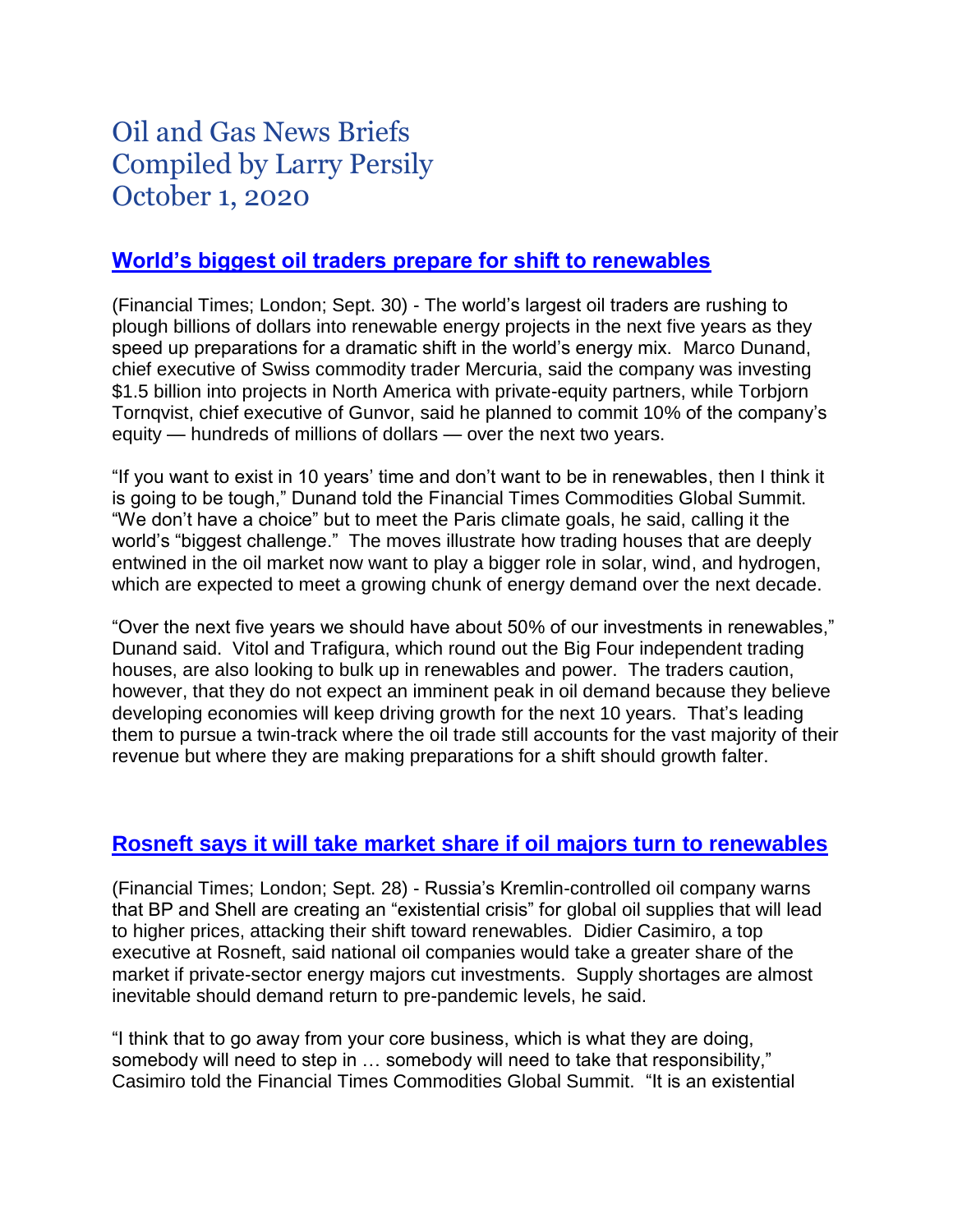threat for supply. It is an existential threat for price volatility … we will have a [supply] crunch, price volatility, and yes higher prices."

His comments illustrate a growing divide between state-backed oil companies and energy majors such as BP, Shell, France's Total, and Italy's Eni that are pledging to redirect investments toward renewables. The companies face pressure from investors, activists and the wider public to reduce their contribution to climate change and to invest in wind, solar, and hydrogen projects. Analysts say state-backed oil companies could stand to benefit if European majors back away from marginal oil and gas projects. But they may face a graver longer-term threat should oil demand peak in the coming years.

## **[Total forecasts oil demand will reach peak in 2030](https://www.worldoil.com/news/2020/9/29/total-joins-bp-in-projecting-an-oil-demand-peak-around-2030)**

(Bloomberg; Sept. 29) - Total joined the ranks of oil companies anticipating a peak for the industry in the coming decade, saying demand growth will end around 2030. While the French energy giant's analysis is more conservative than that of BP, which earlier this month said the era of oil-market growth was already over, it adds to the chorus of executives and investors predicting rapid change for the industry.

Energy demand increases in all the scenarios considered in Total's Energy Outlook report published on Sept. 28, but most of the gains were seen being satisfied by lowcarbon power. Electricity will cover 30% to 40% of world energy demand in 2050, up from 20% today, it said. The outlook was better for the company's other main product, natural gas, which is expected to play a key role in energy markets for decades to come as a less carbon-intensive bridge fuel.

Total and its European peers are channeling investments into clean energy such as solar, wind, battery technology, and car-charging networks. While investors in BP and Shell appear skeptical of the transition, particularly after suffering big dividend cuts earlier this year, Total has so far avoided any big stumbles.

# **[Total plans growth in LNG and renewables, reduction in oil sales](https://www.spglobal.com/platts/en/market-insights/latest-news/natural-gas/093020-frances-total-to-focus-on-lng-renewables-in-major-clean-energy-drive)**

(S&P Global Platts; Sept. 30) – France's Total aims to grow its liquefied natural gas and renewables businesses in the coming decade, while reducing its oil product sales, as it looks to transform itself into a broad, lower-carbon energy company. In a corporate strategy update Sept. 30, CEO Patrick Pouyanne said Total would though still focus on oil and gas production using cash flow from that part of the business to help finance growth in its LNG and electricity businesses.

Pouyanne also unveiled a new emissions-reduction target for carbon emissions by its customers. It wants to reduce emissions by its customers in Europe by 30% by 2030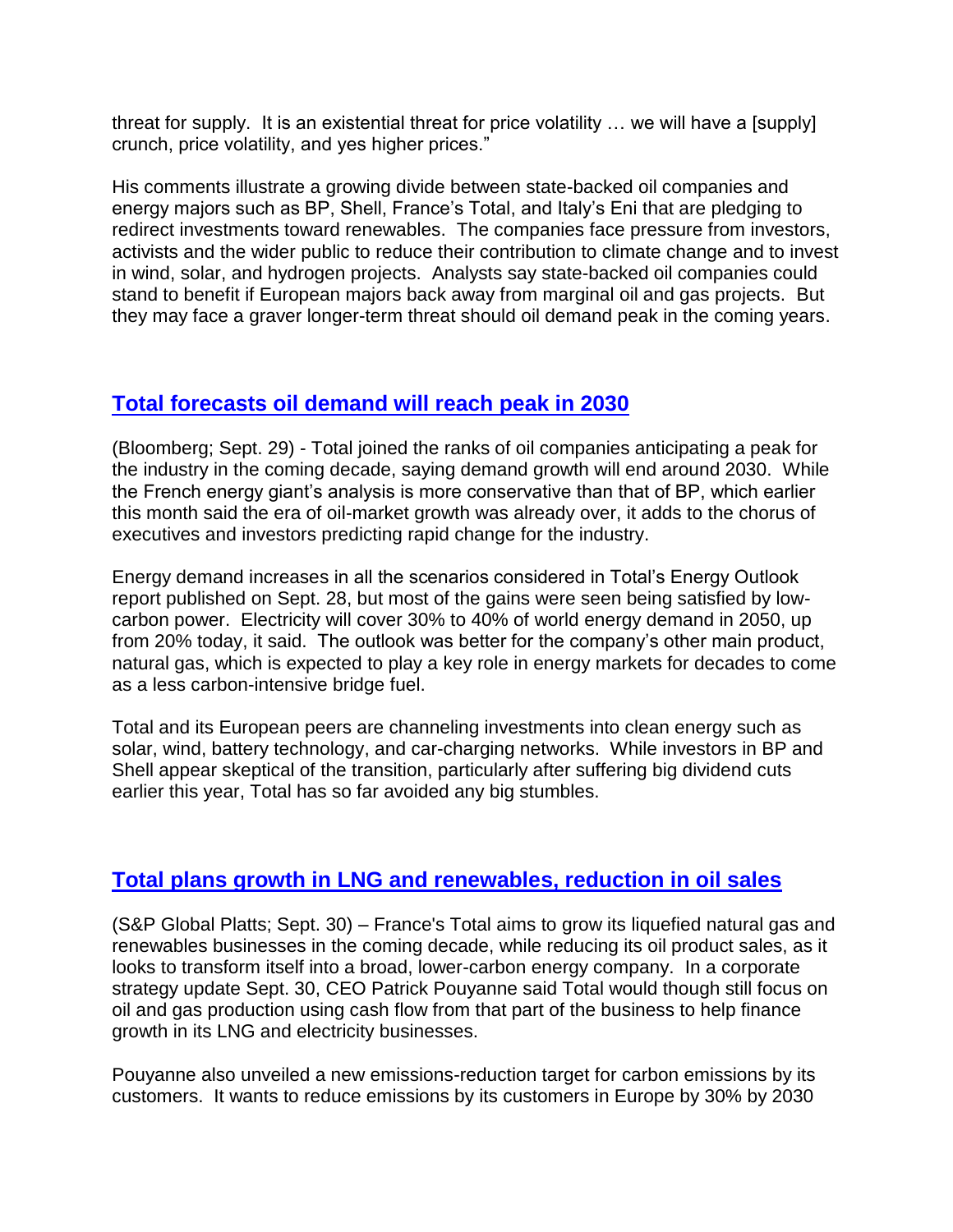and to reduce emissions by its customers globally to less than 2015 levels by 2030. "We want to transform Total to meet a dual challenge — more energy and less carbon," Pouyanne said in a webcast presentation. "The time is right to accelerate growth in low carbon. The real risk is not participating in the transition and being left behind," he said.

In the next decade, Total wants to grow its overall energy production by one third, from 3 million barrels per day of oil-equivalent energy to 4 million, with half the growth from LNG and half from electricity, mainly renewables. Total's oil products sales will be cut by almost 30% in the same period. As a result, Total's sales mix will be: 50% gases, 30% oil products, 5% biofuels, and 15% electrons against 55% oil products, 40% gas, and 5% electrons in 2019. LNG growth, Pouyanne said, would be at the "core of our ambition." Total's LNG sales will reach 50 million tonnes per year by 2025, up from 35 million now.

## **[No clear signals for direction of oil market](https://www.bloomberg.com/news/articles/2020-09-28/oil-market-in-a-muddle-from-mixed-messages-on-demand-glut?sref=wLQ557VG)**

(Bloomberg; Sept. 27) - China's oil stockpiles are near a record high despite the return of traffic jams and rising industrial activity. America's oil inventories are slumping even though people don't seem to be driving much. OPEC and its allied producers are still withholding millions of barrels from the global market to avert a supply glut, though there are indications some exporters are wavering in their commitment to the pact.

The oil market, whipsawed by some of the most violent ups and downs in its history in the first of half of the year, is a muddle of contradictions as traders size up prospects for the rest of 2020. As prices stick to a narrow range around \$40 a barrel, some of the biggest commodity houses have diverging views about what's next. The most important factor will be COVID-19 itself: The economic impacts of the virus will be felt for years.

"The market is stuck," said Giovanni Staunovo, a commodity analyst at UBS. "For prices to rally, OPEC+ spare capacity needs to drop, and to see that, demand needs to recover further. As long as there's not a second global lockdown, oil can't fall too far below \$40" because that would discourage growth in oil output from nations outside of the OPEC+ alliance. A big cause of the weakness is refineries — unable to find buyers for jet fuel because of the collapse in aviation demand — diverting more of the petroleum product to making diesel, adding supplies to an already saturated market.

#### **[Oil traders say demand recovery could take 18 to 24 months](https://www.bloomberg.com/news/articles/2020-09-29/top-oil-traders-say-demand-recovery-is-at-least-18-months-away?sref=wLQ557VG)**

(Bloomberg; Sept. 29) - Global oil demand will not meaningfully recover for at least 18 months, said the heads of the world's biggest independent trading houses. Speaking at the Financial Times Commodities Global Summit Sept. 29, some of the most influential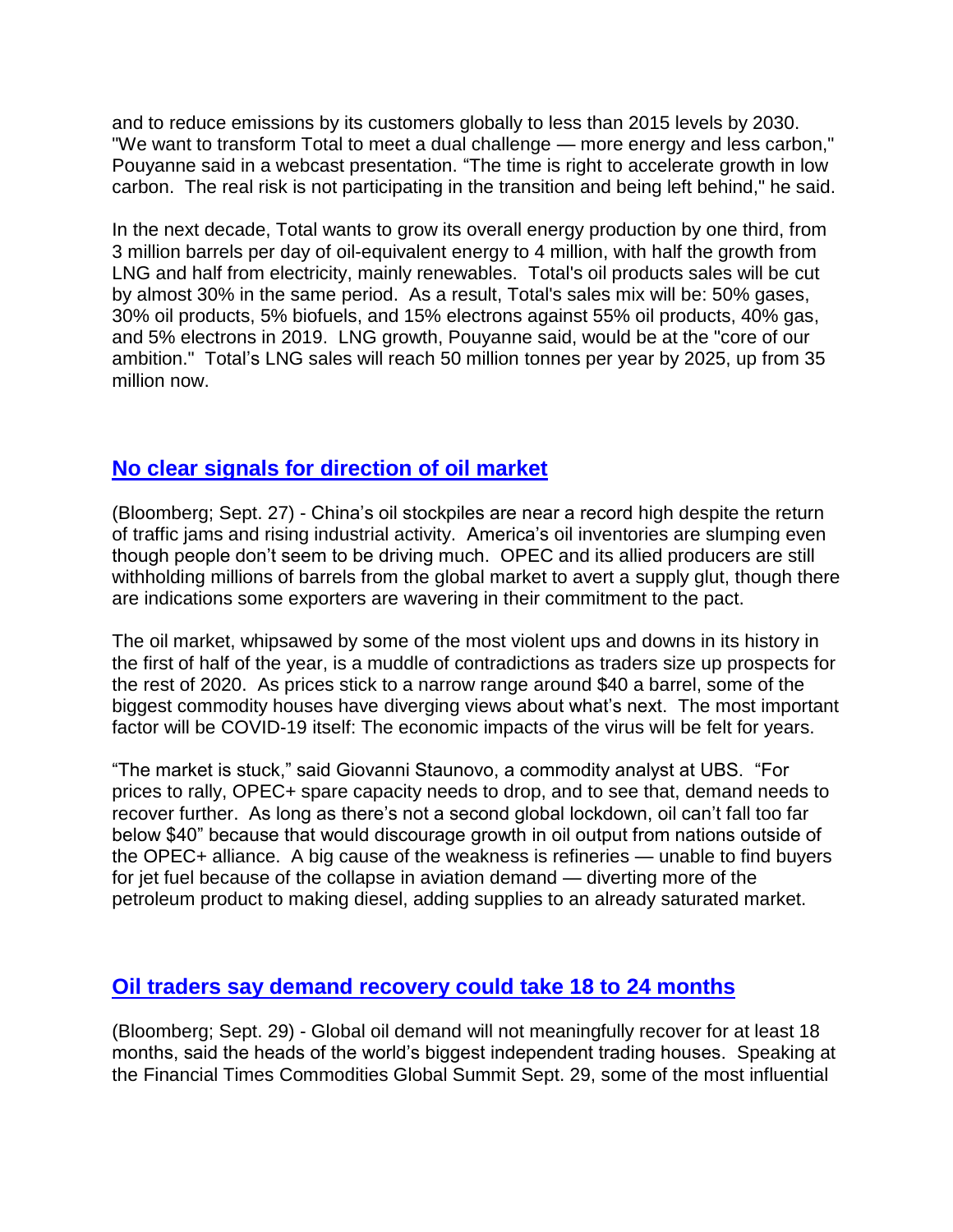people in the oil market offered a dim outlook. "It is very hard to be bullish on the oil price now and into Christmas," said Ben Luckock, co-head of oil trading at Trafigura.

Mercuria Energy CEO Marco Dunand said oil consumption could rebound from the coronavirus in about 18 months, while Torbjorn Tornqvist, his counterpart at Gunvor, and hedge fund manager Pierre Andurand both saw the timeframe closer to two years. Daily consumption is still 4 million to 5 million barrels day below where it was expected to be before the pandemic, said Russell Hardy, CEO of Vitol, the biggest independent oil trader. He doesn't expect a meaningful pickup in demand until at least summer 2021.

Gunvor and Mercuria each handle more than 2 million barrels of oil and petroleum products per day, giving them keen insight on global need for hydrocarbons. Vitol traded more than 8 million barrels a day in 2019, though volumes have dropped significantly this year as economies were locked down to slow the spread of COVID-19. Despite the bearish demand outlook, OPEC and its allies are mulling a production increase of 2 million barrels a day in January 2021.

# **[Fed Bank survey finds oil producers still focused on output, not debt](https://www.news-journal.com/news/business/even-now-u-s-oil-drillers-remain-focused-on-output-over-debt/article_53bb9d9a-fee6-11ea-a7af-636c7b240aac.html)**

(Bloomberg; Sept. 27) - After all the trauma the U.S. oil industry has been through this year — from production cuts to a string of bankruptcies — many producers say they're still prioritizing output over reducing debt. At least that's according to the latest survey published last week by the Federal Reserve Bank of Dallas. It provides a sharp contrast to the repeated assurances to investors from shale executives that they have finally gotten the message — after years of taking on debt and burning cash to fund growth, they're focusing on increasing shareholder returns and strengthening balance sheets.

The Dallas Fed survey includes a poll of more than 100 exploration and production executives. Their anonymity provides a candid perspective on the state of their industry and where they see it heading. Given eight options for their primary goal over the next six months, the biggest share of respondents, 19%, said it is keeping production flat, while 16% said growing output and 16% prioritized reducing debt. It is a marked shift from a survey in 2018 that showed growing production to be the runaway favorite.

In addition, about 43% of respondents expect the U.S. oil rig count to rise "substantially" if the U.S. crude benchmark increases to between \$51 and \$55 a barrel. "Sustained oil prices of \$50 per barrel would kick things off again," one respondent said in the report. Another expressed concern about how the industry will be reshaped by the recent turmoil: "I have lived through several industry booms and busts, but this one is different. I am afraid only large oil companies with diverse sources of capital will survive."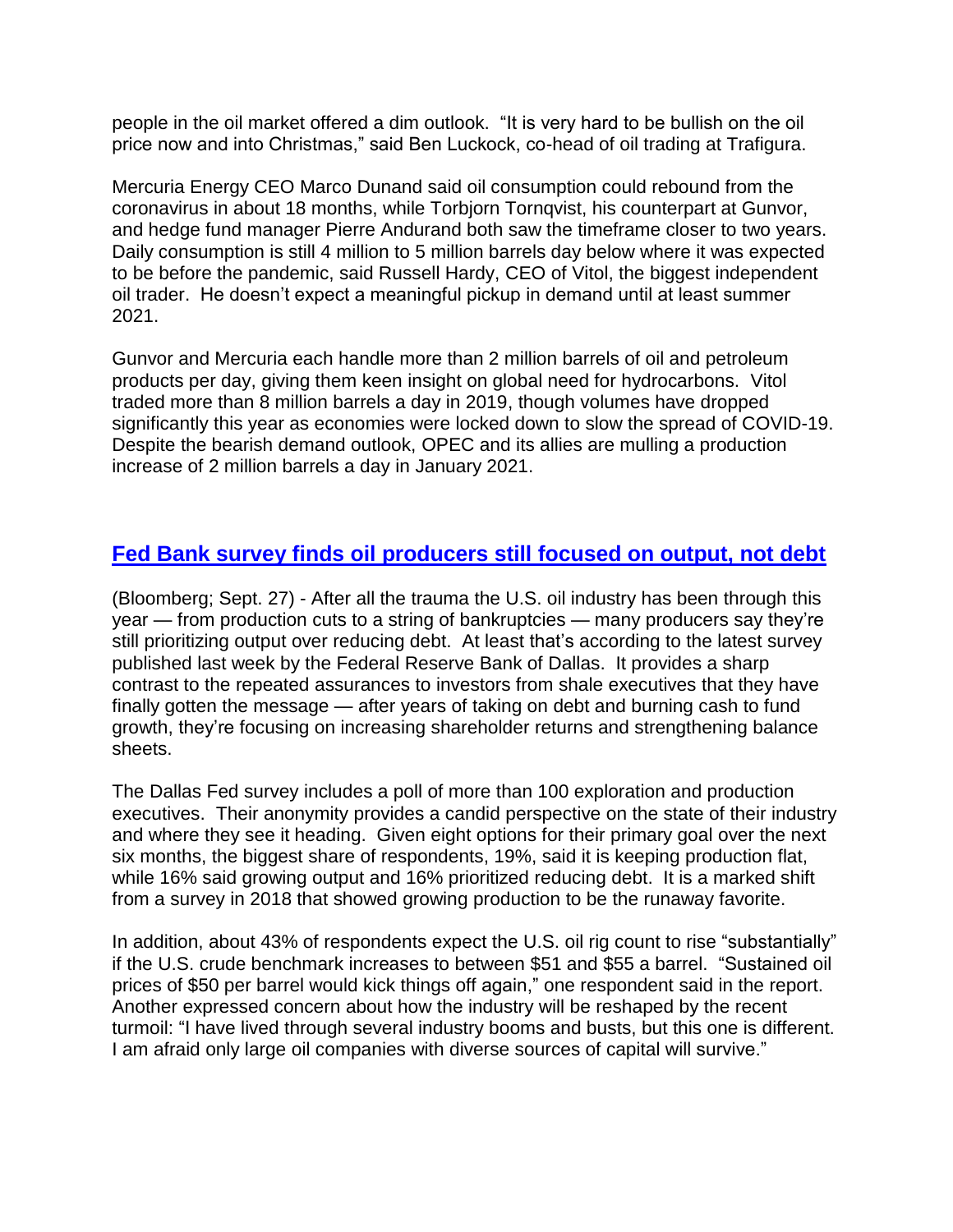## **[Voters consider oil production tax hike to](https://www.gazettes.com/news/government/long-beach-voters-to-decide-oil-production-tax/article_70d2e59e-fc63-11ea-ad49-0fb69e2a5878.html) fund racial equity programs**

(The Grunion; Long Beach, CA; Sept. 26) - Voters will decide if Long Beach, California, should increase its oil production tax to fund racial equity programs. The city's Measure US is on the ballot for the Nov. 3 election. Long Beach's current oil production tax which is paid by those producing oil within city limits — is 47 cents per barrel. Measure US would raise it to 62 cents per barrel. Nearby Signal Hill's tax is 67 cents per barrel. Seal Beach is at 45 cents and Huntington Beach's tax is 37 cents per barrel.

According to an analysis by Long Beach City Attorney Charles Parkin, the measure would generate an additional \$1.6 million a year for the city's general fund. Production in Long Beach averages about 30,000 barrels a day. City Council members have said the money would help fund racial equity programs. No one submitted official arguments against the measure, although the idea has garnered some criticism.

Environmental activist Anna Christensen said that while she lauds the goals of ending racial and social injustice in Long Beach, she believes an oil tax would allow the city to profit from environmental destruction. "Funding social and environmental justice should not involve doing harm to people or to the natural world," she said.

#### **[Energy issues go before voters in several states](https://www.eenews.net/stories/1063714963)**

(E&E News; Sept. 29) - Taxes on oil production in Alaska, a renewable energy mandate in Nevada, constitutional amendments for oil and gas property taxes in Louisiana and changes to New Mexico's regulatory commission are among the energy issues set to go before voters this year. About half the states allow citizens to propose ballot questions.

In recent years, high-profile ballot initiatives have touched on renewable energy portfolio standards for utilities, carbon taxes, and limits on horizontal oil and gas drilling, among other energy topics, said Greg Dotson, a law professor at the University of Oregon. The initiatives often reflect voter frustration with lawmakers' responses to climate change and other environmental issues, Dotson said.

Taxes — and tax fairness — are on the ballot in Louisiana, where voters will decide two constitutional amendments: One would allow for certain energy and manufacturing facilities — including liquefied natural gas terminals and refineries — to make direct payments to local governments in lieu of property taxes, potentially lowering taxes for new or expansion ventures. It has drawn opposition from a social justice group that says it would allow companies to avoid paying hundreds of millions of dollars in taxes.

The other proposed amendment in Louisiana would change the property tax system for oil and gas reserves to allow local governments to tax at least some of the value of underground resources. Currently, local taxes only apply to the value of surface and underground equipment at oil and gas sites, according to a legislative report.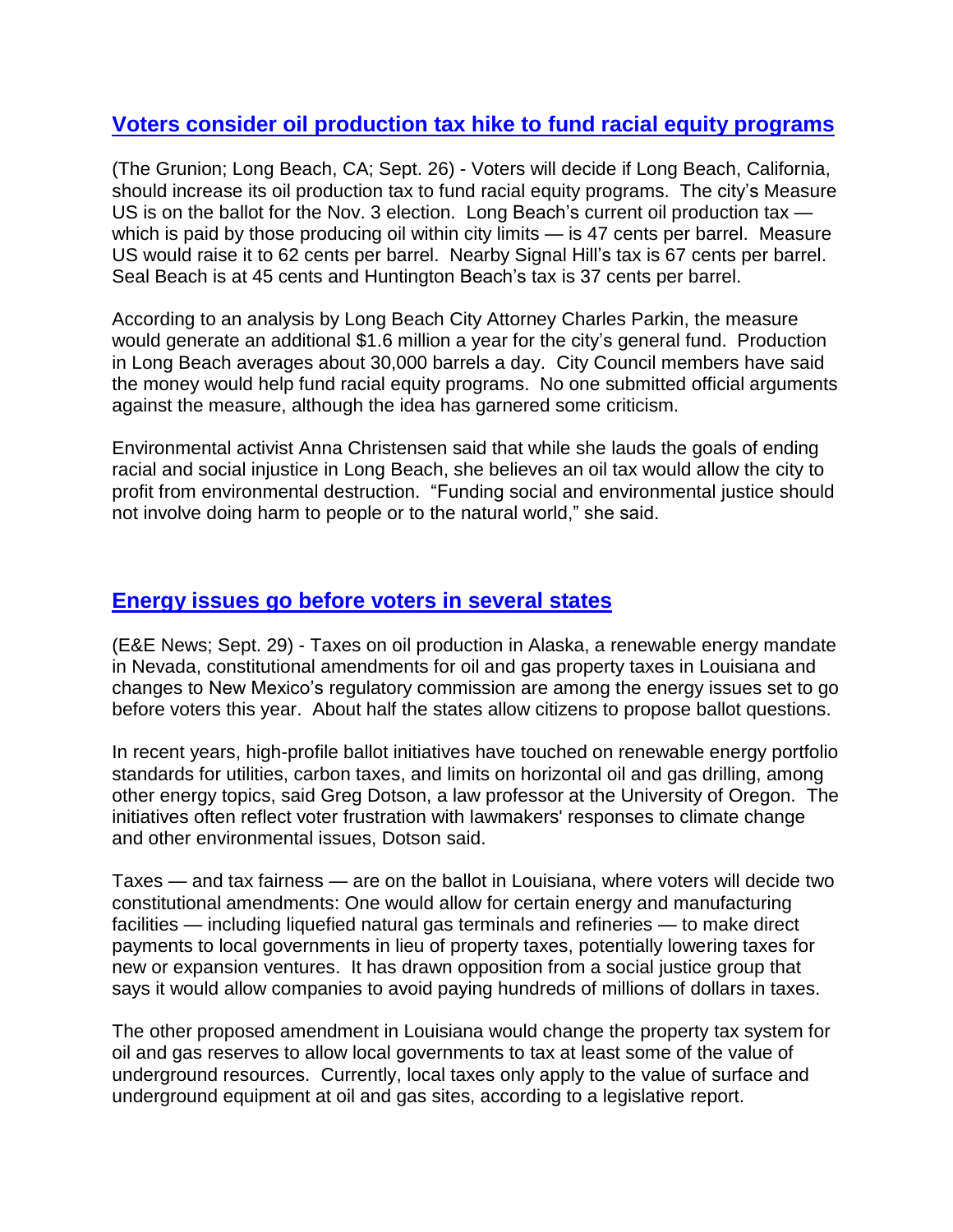# **[Russia's Novatek says it could triple LNG output by 2030](https://www.reuters.com/article/us-novatek-lng/russias-novatek-says-on-track-for-up-to-70-million-t-year-of-lng-by-2030-idUSKBN26K125)**

(Reuters; Sept. 28) – Novatek is on track to produce 57 million to 70 million tonnes of liquefied natural gas per year by 2030 despite the impacts of the pandemic, the Russian company said on Sept. 28, possibly tripling its current output. Russia wants to expand its role as a global LNG market player, along with Qatar, Australia, and the United States. It is seeking to raise its market share to 15% by 2025 from 5% now.

Novatek's Yamal LNG plant, which started operations in 2018, can produce 16.5 million tonnes per year of LNG. The company said it expects to start production at its nearby Arctic LNG-2 project in 2023, reaching full capacity of almost 20 million tonnes in 2016, Alexander Nazarov, in charge of Novatek's investor relations, told an online conference. Nazarov also said the privately held Russian gas producer has two more Arctic LNG export projects in planning stages.

# **[Declining European gas production could make room for LNG imports](https://www.spglobal.com/platts/en/market-insights/latest-news/natural-gas/092920-long-term-gas-contract-expiries-open-opportunities-for-new-lng-players-iea)**

(S&P Global Platts; Sept. 29) - Expiration in the coming years of long-term European gas-supply contracts will provide opportunities for new players — especially from the LNG sector — to enter the European market, a senior official from the International Energy Agency said Sept. 29. Speaking at S&P Global Platts European Gas and LNG Conference, IEA Senior Gas Analyst Peter Zeniewski also said Europe is set to become increasingly import-dependent as domestic gas production continues to decline.

"The growing import requirements will be interesting to see in the context of expiring long-term (pipeline gas) supply contracts," Zeniewski said. "That creates market opportunities for new players, and emerging suppliers, especially LNG [players]." But, he said, there are weakening longer-term fundamentals for gas with the growth in renewables "obviating the need for new thermal capacity in Europe which caps the amount of gas that can step in, even with coal and nuclear retirements."

S&P Global Platts Analytics analyst Samer Mosis told the conference that the global market was set for a shift as long-term Qatari LNG supply contracts expire over the coming years. That means Qatar's uncontracted capacity is set to grow sharply, he said. "We expect to see upwards of 50 million tonnes per year of uncontracted capacity on their books over the next five years," Mosis said.

# **[Keystone XL sponsor negotiating to sell equity stake to First Nations](https://calgaryherald.com/commodities/tc-energy-in-talks-to-sell-portion-of-keystone-xl-to-indigenous-firm)**

(Calgary Herald; Sept. 29) - TC Energy said Sept. 29 it was negotiating an agreement to sell a stake in its long-delayed and often challenged Keystone XL pipeline to a company formed out of an alliance between five First Nations. TC Energy has publicly discussed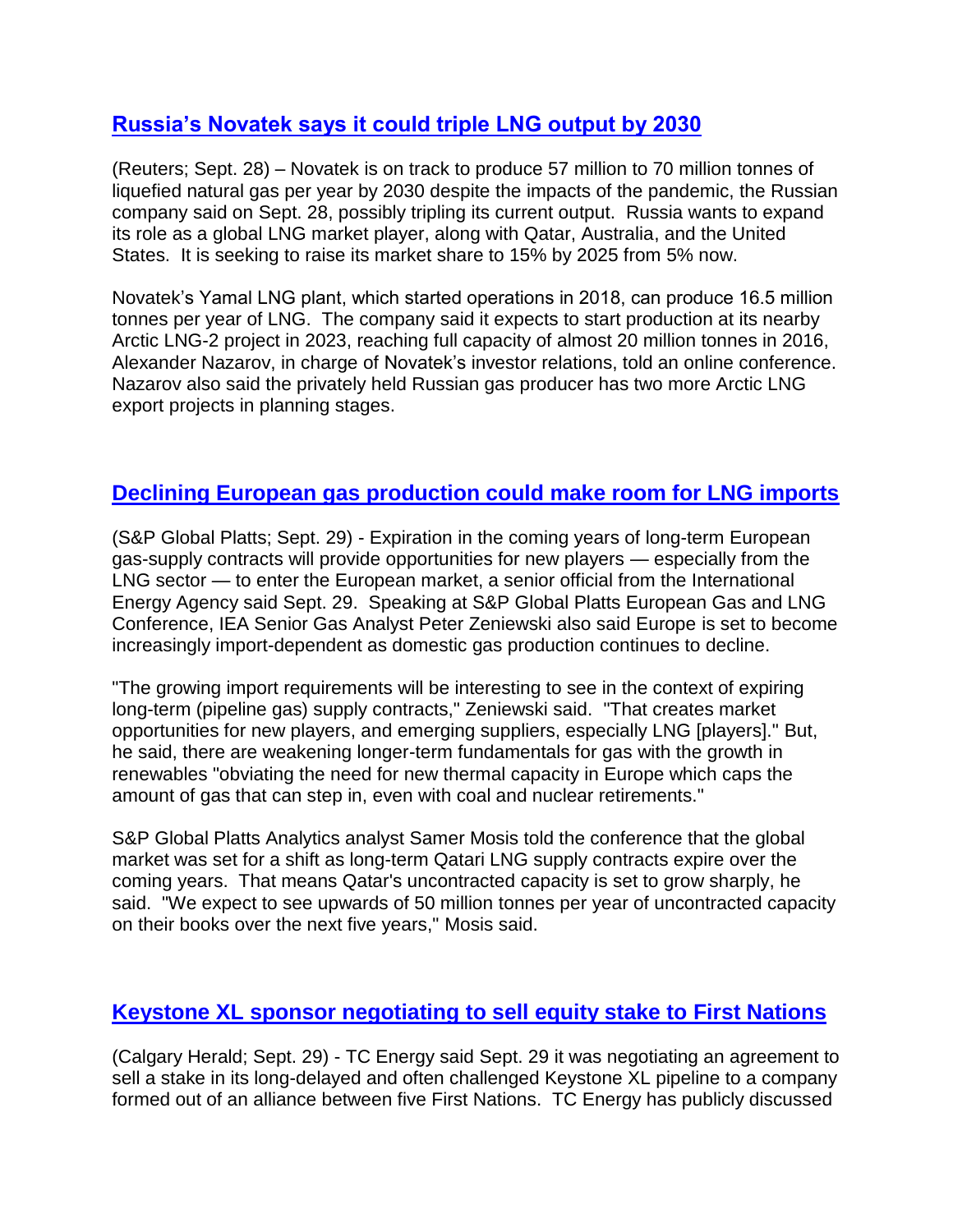selling a stake in its under-construction US\$14.4 billion pipeline that will take oil to the Gulf Coast and said it had signed a memorandum of understanding with Natural Law Energy, a company jointly owned by five First Nations in Alberta and Saskatchewan.

The company did not disclose the size of the stake or the value of the investment in Keystone XL, but said a final agreement between TC Energy and Natural Law Energy would be formalized in the fourth quarter. "Today's announcement is a testament to what we can accomplish when industry and indigenous groups work together," said Chief Alvin Francis, president of Natural Law Energy, which is supported by the elected leaders of the Ermineskin Cree Nation, Montana First Nation, Louis Bull Tribe, Saddle Lake Cree Nation, and Nekaneet First Nation.

Alberta Premier Jason Kenney said it was a historic deal. "The full participation of Indigenous people in our entire economy is central to reconciliation," Kenney said. "Likewise, Alberta's recovery depends on indigenous communities participating in economic prosperity." The pipeline, which was proposed 12 years ago, continues to face legal challenges in the United States. The line would move Canadian oil sands production to U.S. Gulf Coast refineries and also position the crude for export.

## **[Nigerian parliament debates bill to privatize national oil company](https://www.msn.com/en-us/money/companies/nigeria-e2-80-99s-state-oil-company-may-sell-shares-under-new-law/ar-BB19yJpK)**

(Bloomberg; Sept. 30) - A long-awaited bill that could reorganize the petroleum industry of Nigeria, Africa's biggest crude oil producer, makes provision for a possible sale of shares in its powerful state oil company. Draft legislation presented to parliament on Sept. 29 also suggests the Nigerian National Petroleum Corp. (NNPC) be independent of government, with no recourse to state funding. The changes would in theory make it easier for the struggling company to raise money.

Tightly controlled by the government since it was established in 1977, the NNPC has become a tool for political patronage to cronies with opaque transactions helping fuel corruption. The bill, in the works for 20 years, is being debated in parliament and is seen as a landmark for President Muhammadu Buhari. Its submission to lawmakers demonstrates that the reformist camp in the government is making progress with its agenda, said Malte Liewerscheidt, a vice president at researchers Teneo Intelligence.

The government would have to approve any plans to privatize the company, according to the bill. A sale or transfer of shares would be at a "fair market value and subject to an open, transparent, and competitive bidding process," it said. NNPC would be replaced by a limited-liability company known as Nigerian National Petroleum Co., operating on a commercial basis. The bill also provides for an annual audit of the new oil company by an independent firm, and includes a provision for "unrestricted free-market pricing" of petroleum products, ending decades of government-subsidized gasoline.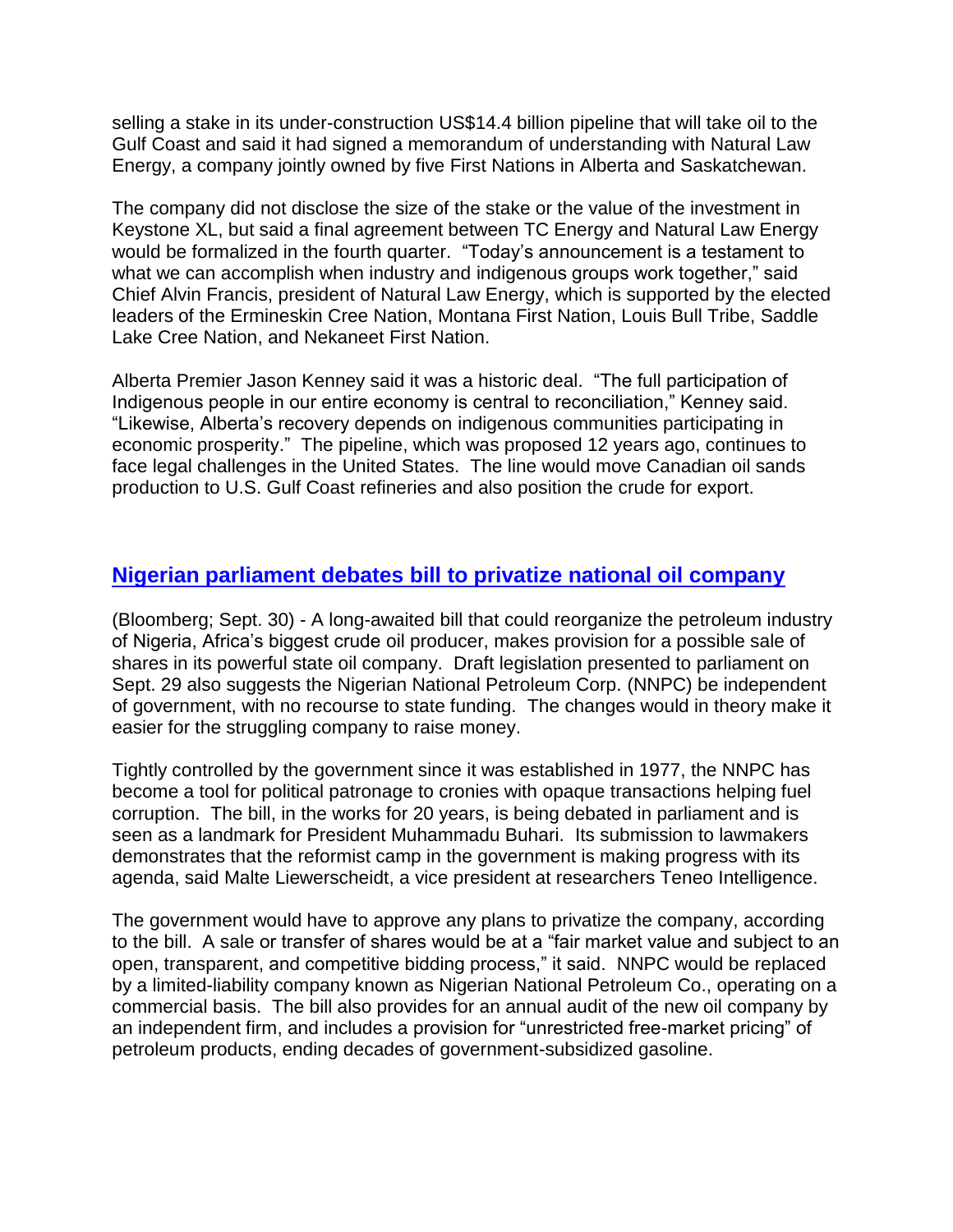#### **[Australian state approves large coal-seam gas project](https://www.reuters.com/article/australia-gas-santos-int/australian-state-green-lights-santos-2-6-billion-narrabri-gas-project-idUSKBN26K3QL)**

(Reuters; Sept. 30) - The Australian state of New South Wales on Sept. 30 approved a A\$3.6 billion (US\$2.6 billion) gas project planned by producer Santos, clearing the biggest hurdle for a long-opposed development that the government says could help fill a gas supply gap expected in 2024. The state's Independent Planning Commission said it has imposed strict conditions on a "phased" approval of the Narrabri coal-seam gas project, after thousands of critics raised fears it would drain and contaminate groundwater, damage the Pilliga State Forest and worsen climate change.

The Narrabri project, 320 miles northwest of Sydney, could meet up to half of New South Wales' gas needs, helping to replace gas from the rapidly depleting Bass Strait fields that have supplied Australia's southeast for 50 years. The federal government has the final say on the project. It is expected to approve it as part of a strategy unveiled this month to boost gas supplies, drive down energy prices and fuel a recovery from the coronavirus pandemic. The country's environment minister, Sussan Ley, has 30 business days after receiving the state's report to reach a decision on the project.

Santos welcomed the approval nine years after acquiring the project and said it accepts all the imposed conditions. It plans to spend 12 to 18 months on appraisal drilling after receiving all approvals, but did not say when it plans to make a final investment decision on the project, on which it has already spent A\$1.5 billion. "We'd aim for an FID within basically a couple of years," Santos CEO Kevin Gallagher told Reuters on Aug. 20.

#### **[India cuts price of domestic natural gas to lowest in 6 years](https://www.reuters.com/article/india-gas-idUSKBN26L2GA)**

(Reuters; Sept. 30) - India has cut the price of locally produced gas for October 2020- March 2021 by about 25% to a multi-year low of \$1.79 per million Btu, the government said on Sept. 30. This would be the lowest price since 2014, when the nation began linking local rates to a formula tied to global benchmarks. It also set the ceiling price for gas produced from more challenging fields at \$4.06 for the same period, down 27.6% from the prior six-month period, the statement said.

Lower gas prices mean reduced costs for gas for fertilizers, transportation industries and households. They will also cut earnings for state-owned oil and gas companies. Energy users in India are very price sensitive, and the government is trying to promote increased use of natural gas over dirtier fuels. Gas producers in the country, however, cite low prices as a disincentive to explore and produce.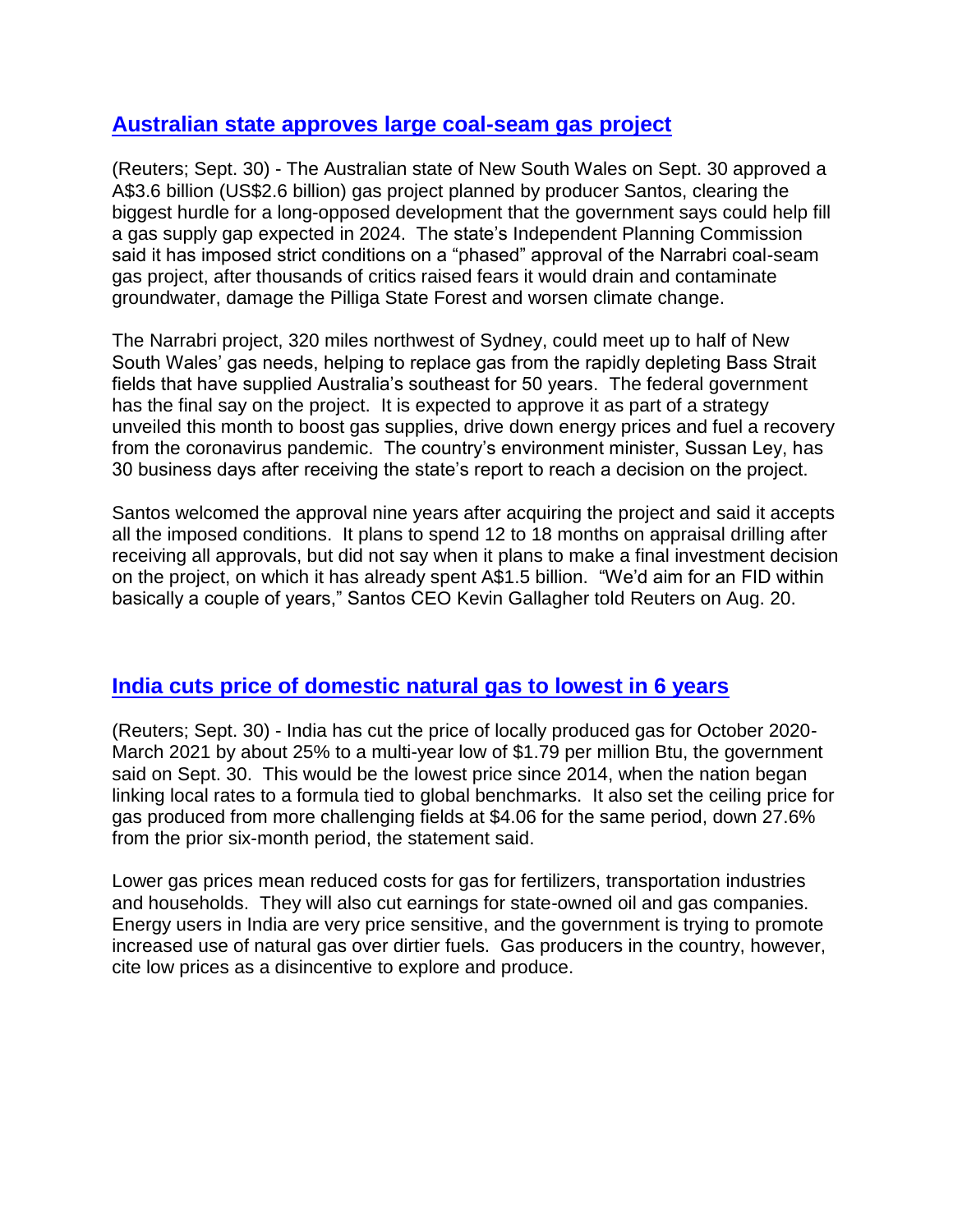## **[Pandemic work restrictions slow down Indonesia LNG expansion](https://www.reuters.com/article/us-lng-indonesia-bp/bps-tangguh-lng-train-3-in-indonesia-delayed-again-due-to-pandemic-idUSKBN26L0VW)**

(Reuters; Sept. 30) - The start of operations of Train 3 at BP's Tangguh LNG plant in Indonesia is set to be pushed back again due to labor restrictions implemented as a precaution during the coronavirus pandemic, the company and a regulator said. Train 3 is now expected to start production in the fourth-quarter 2021, Dwi Soetjipto, chairman of upstream oil and gas regulator SKK Migas told a parliamentary hearing Sept. 30.

Meanwhile, Moektianto Soeryowibowo, head of country at BP Indonesia, told Reuters that due to the restriction of workers at the site as a precaution during the pandemic Train 3 would be delayed to early 2022. Completion of the project was previously slated for the third quarter of 2021, which already marked a delay by a year from the expansion's initial target after natural disasters had disrupted logistics.

Moektianto said that because of the pandemic starting in March the number of workers had been limited to around 6,000 to ensure the implementation of health protocols. Susana Kurniasih, a SKK Migas spokeswoman, said the number of workers before the pandemic had been around 13,000. Dwi told parliament that Train 3 would increase the output capacity at Tangguh by 40 cargoes in the first year of completion, and by 60 cargoes in the following years. The first train at Tangguh started operations in 2009.

# **[Fire shuts down Norway's LNG plant for a month](https://www.spglobal.com/platts/en/market-insights/latest-news/natural-gas/092920-norways-hammerfest-lng-plant-could-be-out-for-a-month-following-fire-remit)**

(S&P Global Platts; Sept. 29) - The Equinor-operated Hammerfest LNG plant could remain shut in for a month after a fire late Sept. 28 forced the facility to be taken offline, according to the Norwegian company. The fire broke out in a turbine at the plant and the operation was shut down "in accordance with emergency routines."

According to Equinor, the plant is expected to resume operations on Oct. 28, though the company stressed that the precise end date of the "event" was still unknown. The entire facility is affected. Hammerfest LNG had only returned from an unplanned outage on Sept. 28 after its restart date had been pushed back a number of times. The facility underwent a five-week period of maintenance earlier this year, from May 15 to June 22. The plant started operations in 2007.

Europe's only large-scale LNG plant, near the arctic town of Hammerfest, can process more than 600 million cubic feet of gas per day, which is piped in from the offshore Snoehvit field some 100 miles away in the Barents Sea.